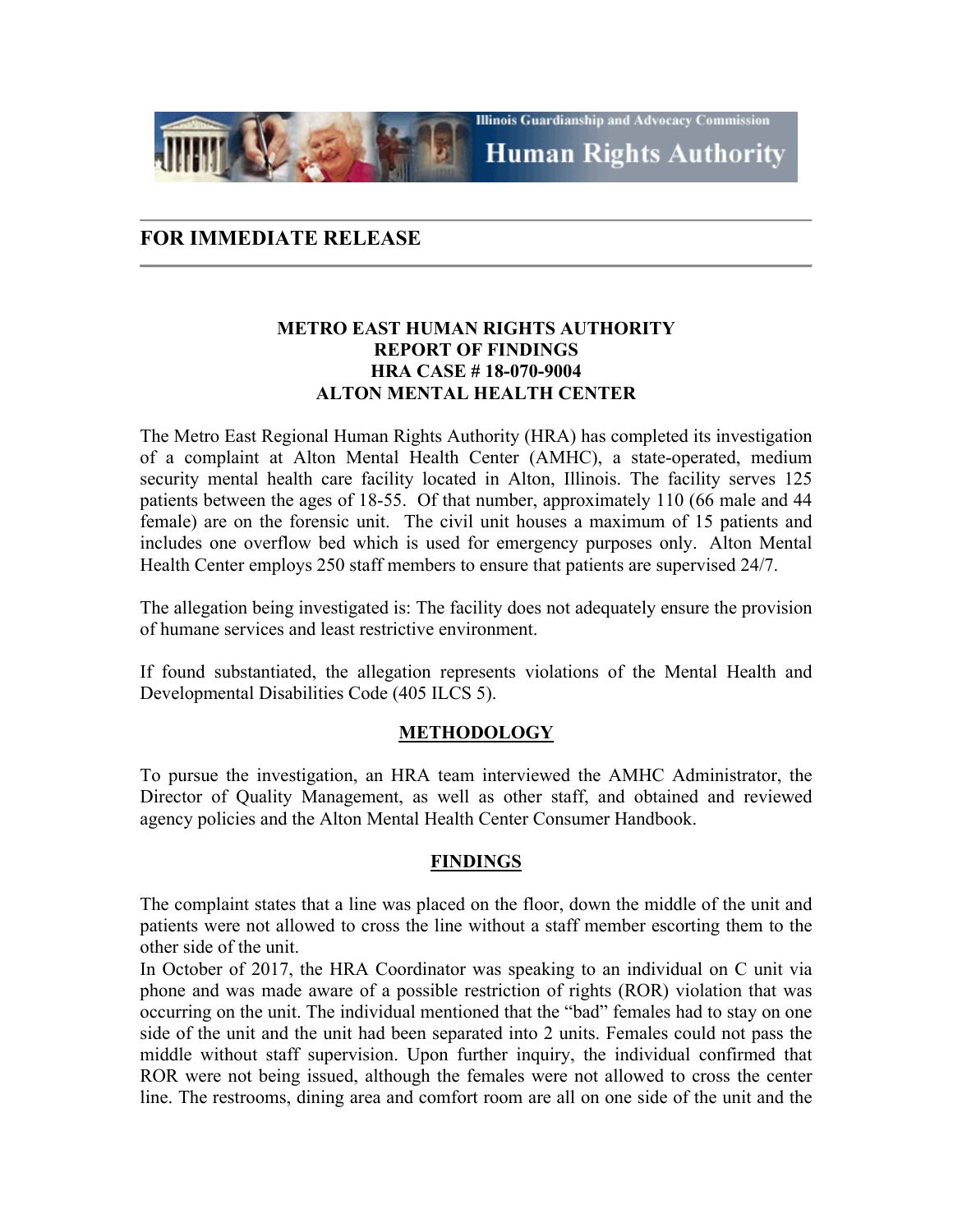females on the other side had to ask staff to escort them to the restroom. There is often only one staff person on the unit and he/she has other duties that must be completed therefore, the ability to escort a patient to the restroom in a timely fashion may not always be possible.

During the site visit on October  $3<sup>rd</sup>$ , 2018, the administrator stated that a patient was attacking others and that she was "side restricted," however the other patients were not restricted. On October  $4<sup>th</sup>$ , 2018 the HRA Coordinator called and spoke with a patient to verify the complaint and was told that the unit was made into 2 units, 1 "good" side and 1 "bad side" and the patients were only allowed to cross the line to use the restroom with a staff escort, but could not cross to use the telephone, watch tv or walk. The patient stated that this did help decrease the number of attacks on patients, however, RORs were not issued during this time. The HRA interviewed a staff member who stated that there were not enough females to keep both C1 and C2 open so the administrator decided to move the more acute, 5 or 6 females from C1 to the dining room side of C2, and the less acute C1 population would remain on C1 and would be moved to the medication room side. More staff were in place on the dining room side to work with the more acute patients who were acting out as per the staffperson interviewed.

In follow-up contacts done in April of 2019, a patient and a staff person acknowledged that the line is still in place on the unit, however it is no longer being utilized. The staff person acknowledged that the line had been used in the past (during the occurrence in question) to restrict individuals to one side of the unit and that RORs were not issued during that time.

#### **MANDATES/REGULATIONS**

According to the Mental Health and Developmental Disabilities Code (405 ILCS 5/2- 102):

Sec. 2-102. (a) A recipient of services shall be provided with adequate and humane care and services in the least restrictive environment, pursuant to an individual services plan.

## According to the Mental Health and Developmental Disabilities Code (405 ILCS 5/2- 201):

2-201. (a) Whenever any rights of a recipient of services that are specified in this Chapter are restricted, the professional responsible for overseeing the implementation of the recipient's services plan shall be responsible for promptly giving notice of the restriction or use of restraint or seclusion and the reason therefor to:

(1) the recipient and, if such recipient is a minor or under guardianship, his parent or guardian;

(2) a person designated under subsection (b) of Section 2-200 upon commencement of services or at any later time to receive such notice;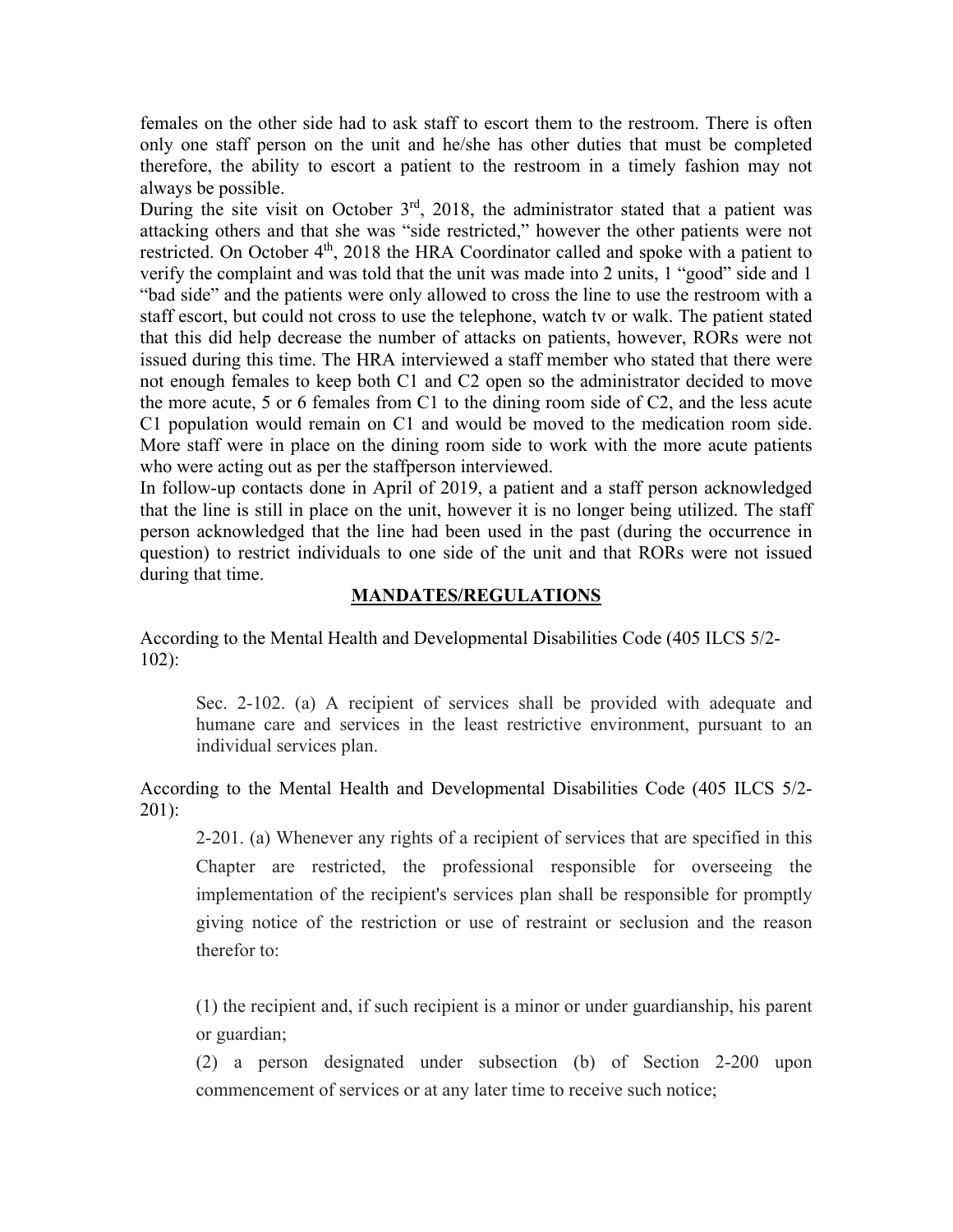(3) the facility director;

(4) the Guardianship and Advocacy Commission, or the agency designated under "An Act in relation to the protection and advocacy of the rights of persons with developmental disabilities, and amending Acts therein named", approved September 20, [1](https://1.next.westlaw.com/Document/N2C539270DAF811DA9F00E4F82CEBF25B/View/FullText.html?transitionType=UniqueDocItem&contextData=(sc.Default)&userEnteredCitation=405+ILCS+5%2f2-201#co_footnote_IDFDB6D40B57A11DD9136C23DCD5ABEA3)985, $\frac{1}{1}$  if either is so designated; and

(5) the recipient's substitute decision maker, if any.

The professional shall also be responsible for promptly recording such restriction or use of restraint or seclusion and the reason therefor in the recipient's record.

#### **CONCLUSION**

According to the Code, when any rights of the recipient of services are restricted, notice must be given to the recipient. The professional shall also be responsible for promptly recording such restriction or use of restraint or seclusion and the reason therefor in the recipient's record (405 ILCS 5/2-201).

The HRA **substantiates** the complaint that patients were not provided the provision of least restrictive environment when they were restricted to one side of the unit and required staff escorts to access the other side. According to the Code, a recipient of services shall be provided with adequate and humane care and services in the least restrictive environment, pursuant to an individual services plan. The HRA finds that the patients were side restricted on the unit for safety concerns, however, RORs were not issued to the patients while they were being restricted. The administrator denied that the restrictions occurred, however, the administrator confirmed that at least one patient was "side restricted" and there were corroborating reports from patients and staff who verified that the restrictions did in fact occur. The HRA contends that the lack of free movement on a unit, especially to unit locations that had been previously freely accessed, that patients on other facility units can access, and that require staff facilitation to access, places patients in a more restrictive environment.

AMHC Policy 2B.01.008 Patients' Rights and the Restriction Thereof states: "Patients' rights may be temporarily restricted only when there is a need to protect the patient and/or others from harm, harassment or intimidation… This determination should be made after thorough clinical assessment of the treatment team, or, at minimum, by a registered nurse and licensed physician…A Notice Regarding Restricted Rights of Individuals (IL462-2004M must be completed in its entirety each time patient rights are restricted." AMHC administration did not comply with this policy when it restricted the rights of individuals and failed to issue a ROR.

### **RECOMMENDATIONS**

The HRA recommends that AMHC ensure that patients are provided the provision of least restrictive environment at all times. It is not acceptable to restrict the rights of